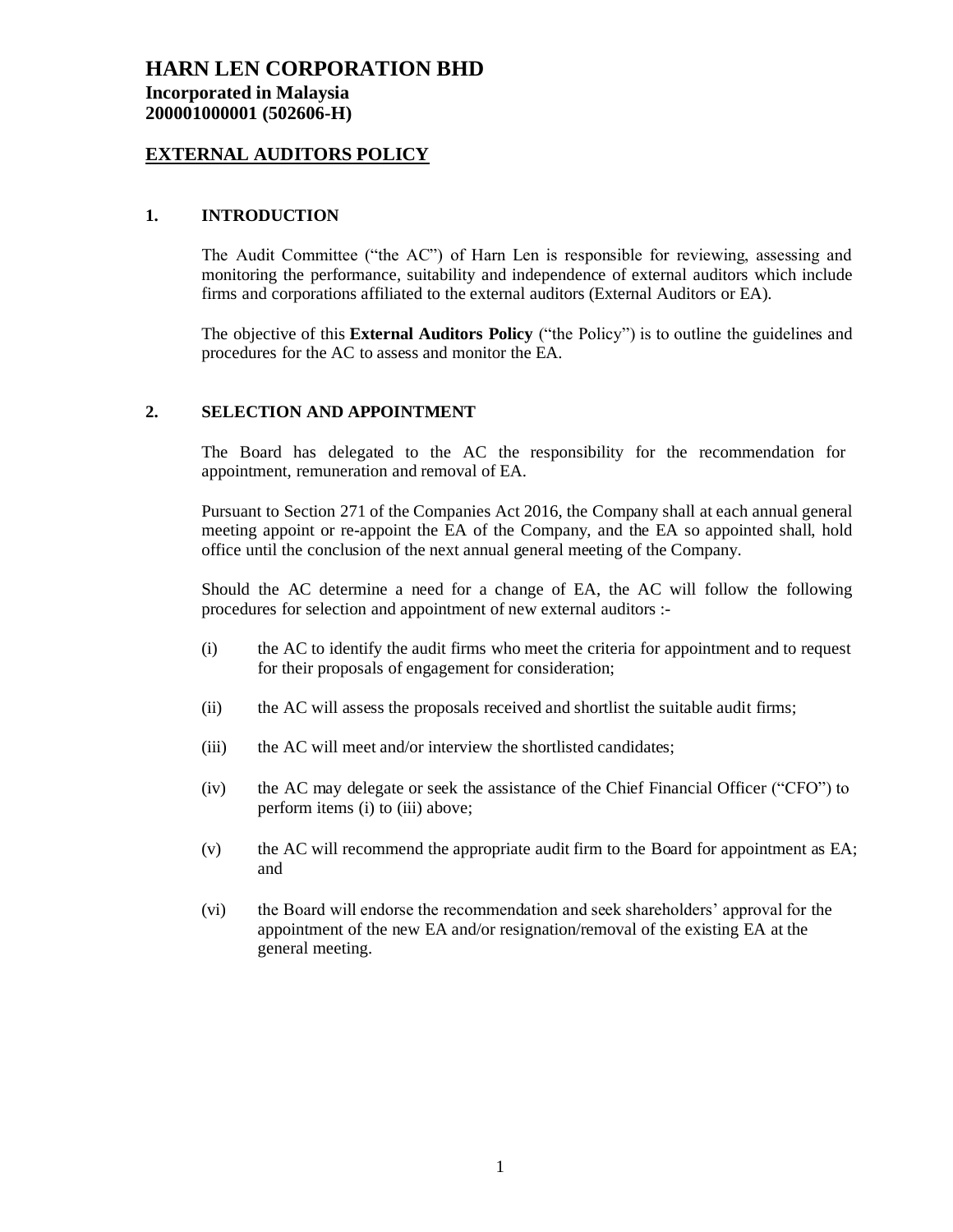# **HARN LEN CORPORATION BHD Incorporated in Malaysia 200001000001 (502606-H)**

#### **3. INDEPENDENCE**

The EA are precluded from providing any services that may impair their independence or conflict with their role as EA. The AC shall obtain a written assurance from the EA confirming that they are, and have been, independent throughout the conduct of the audit engagement in accordance with the terms of all relevant professional and regulatory requirements.

#### **4. NON-AUDIT SERVICE**

The EA can be engaged to perform non-audit services that are not, and are not perceived to be, in conflict with the role of the EA. This excludes audit related work in compliance with statutory requirements.

The prohibition of non-audit services is based on three (3) basic principles as follows:-

- (i) EA cannot function in the role of Management;
- (ii) EA cannot audit their own work; and
- (iii) EA cannot serve in an advocacy role of the Company and its subsidiaries ("the Group").

The EA shall observe and comply with the By-Laws of the Malaysian Institute of Accountants in relation to prohibited non-audit services, which generally include but not limited to the following:-

- (i) accounting and book keeping services;
- (ii) valuation services;
- (iii) taxation services;
- (iv) internal audit services;
- (v) corporate finance services;

All engagements of the external auditors to provide non-audit services are subject to the approval/endorsement of the AC.

Management shall obtain confirmation from the external auditors that the independence of the external auditors will not be impaired by the provision of non-audit services.

## **5. ROTATION OF AUDIT PARTNER**

The audit partner responsible for the external audit of the Group is subject to rotation at least every five (5) financial years.